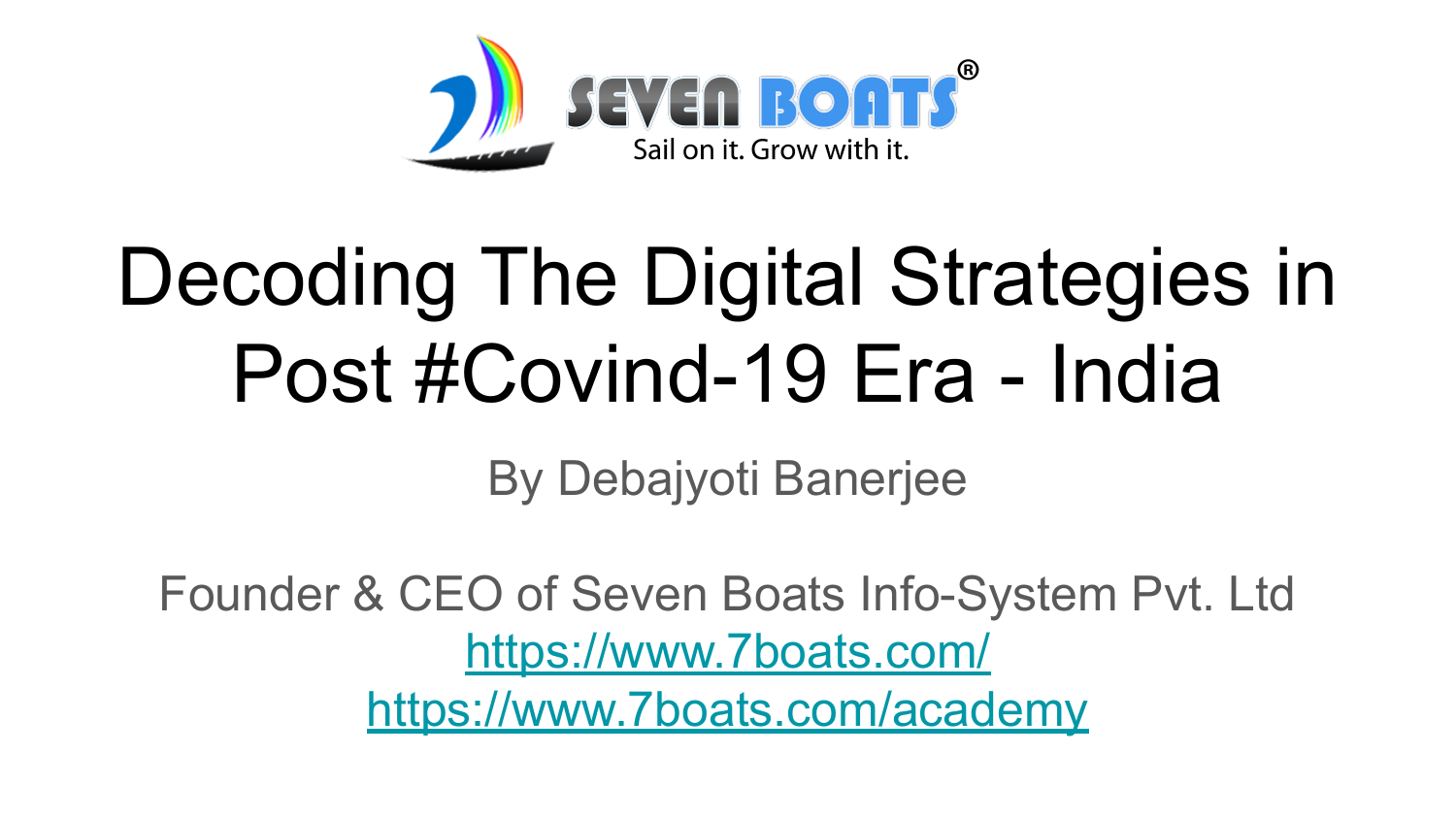# Digital Access & Digital Divide in India - The Facts

- Approx 41% Active Internet penetration in India among all people in India
- Approx 1.4% productive consumption of Internet /contribution to online retail sales in India as compared to Developed countries (14%)
- 28% of active internet users are below age group 18 in India.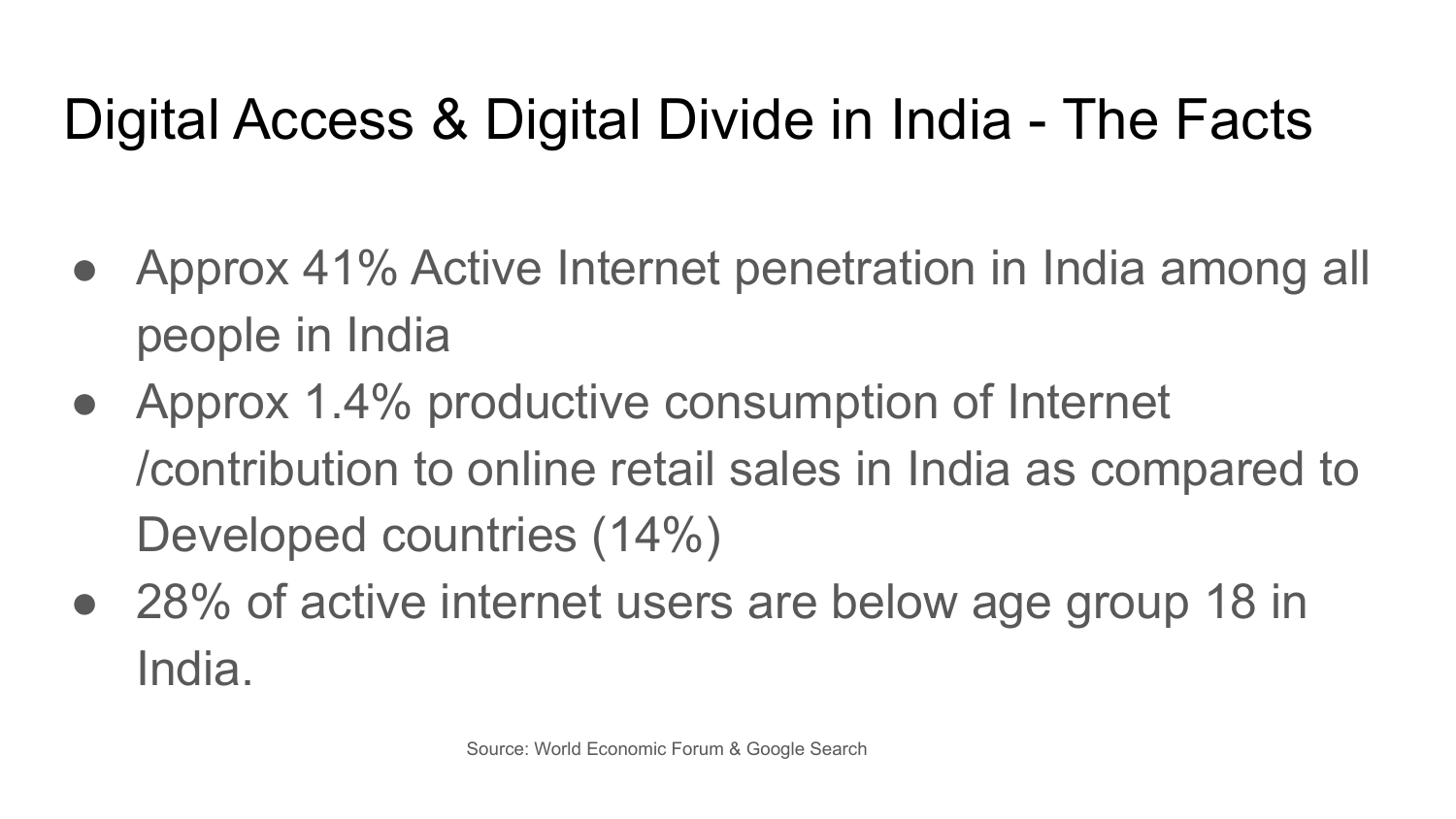#### Current Challenges in India

- Less productive consumption of digital media
- Lack of digital literacy
- Improvement of Infrastructure needed for digital economy
- Logistics & structural challenges to remove for ecommerce companies
- Facing altered consumer behaviour
- Creating sustainable & alternate business strategies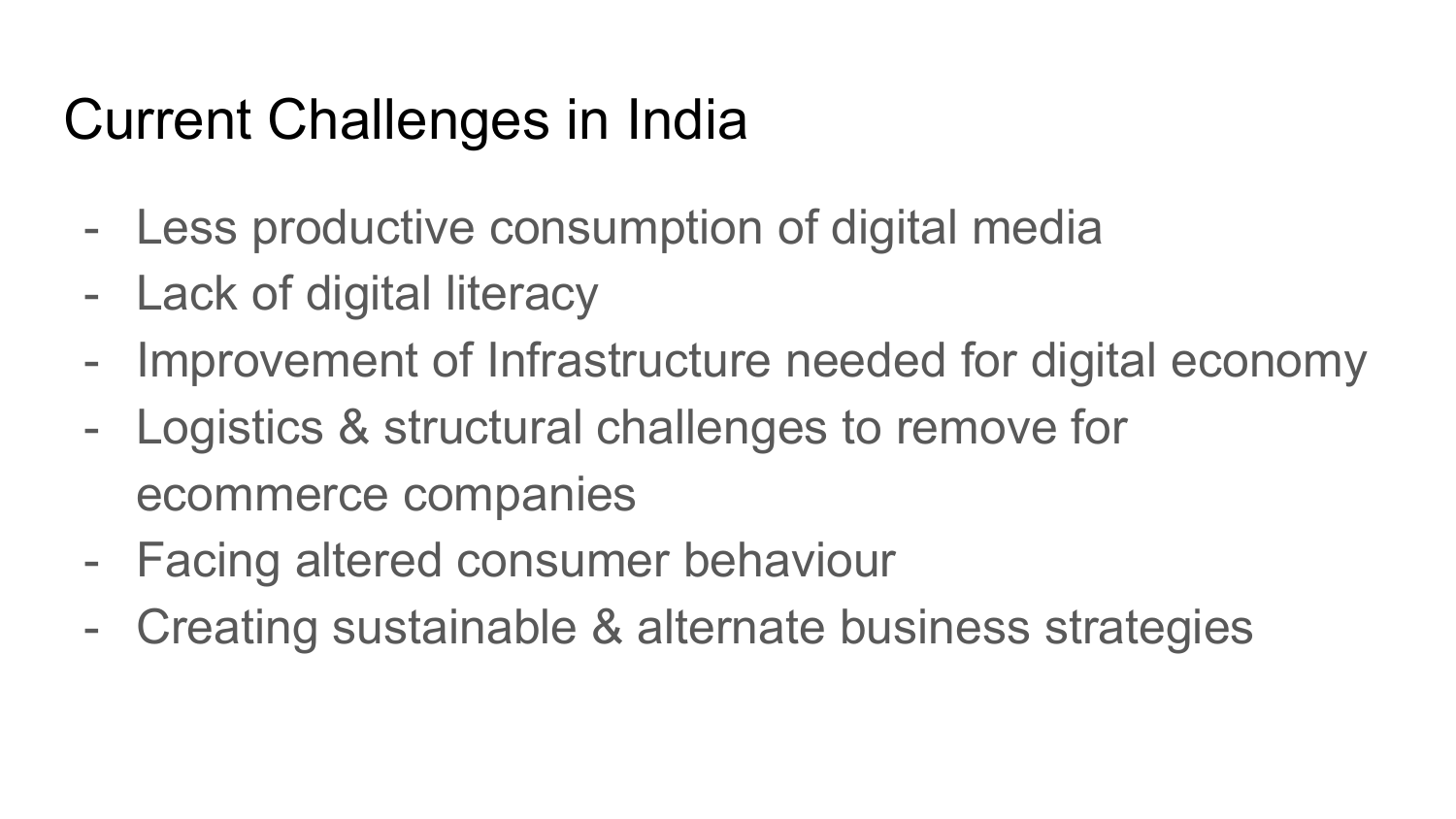#### Altered Consumer Behaviour & The New Normal

- Altered consumer psychology for non essential things & on artificial demands.
- Wait & Watch consumer psychology
- Panic buying psychology
- Slow & less consumption over a longer period of time.
- The WHY factor of buying behaviour.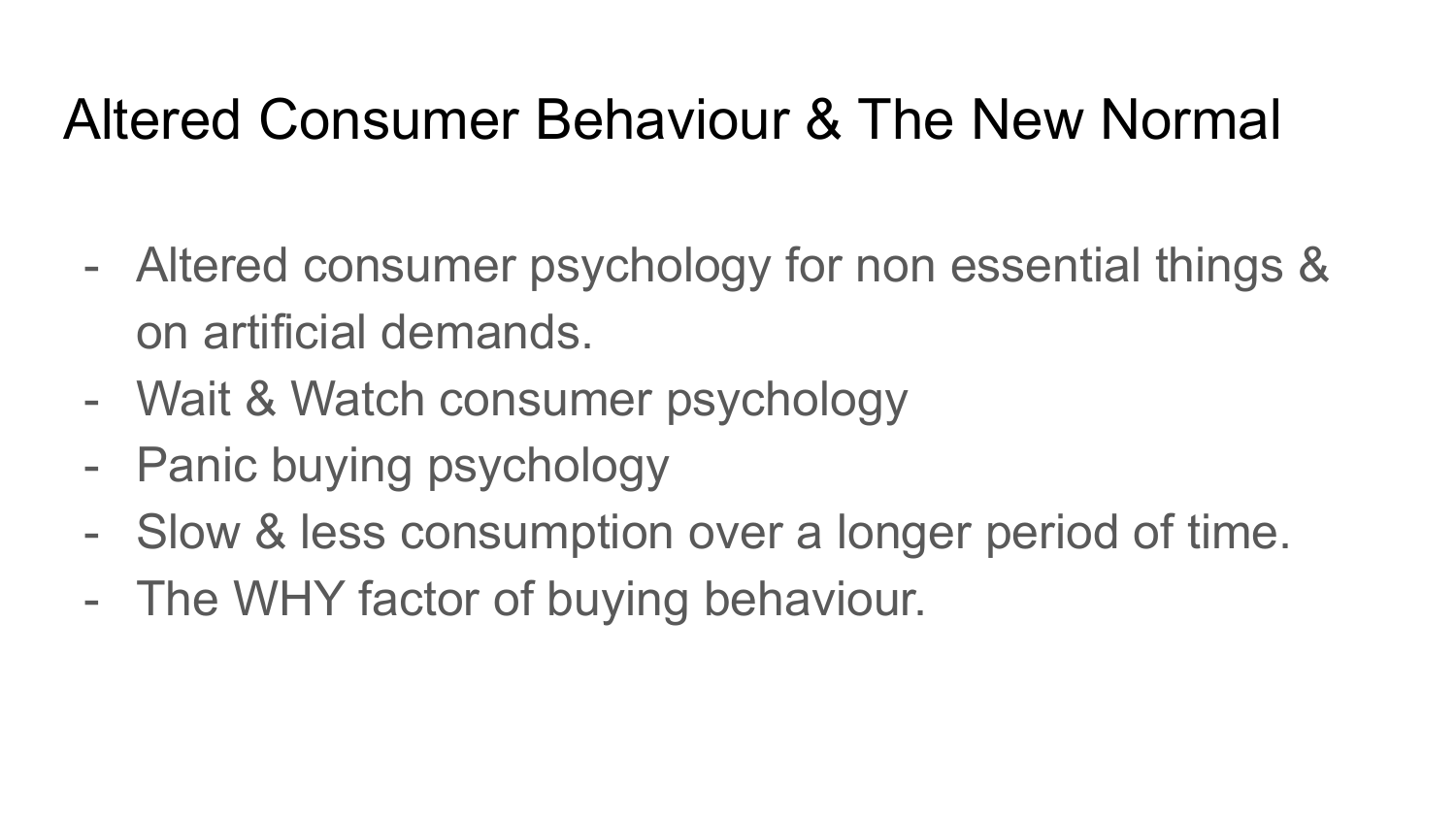### Crisis Marketing & Communication Methods

- Focus to increase digital literacy
- CSR (Not for profit) face of companies will help in connection & brand building
- Target young audience more.
- Think ways to increase productive consumption of digital media by users.
- Give better access to products & services.
- Mass inclusion is VERY IMPORTANT. (Keep diversifying your offerings, pricing & targeting like that)
- Extended crisis marketing strategy with non aggressive subtle messages.
- Keep clear outcome against what users pay & how. More value oriented approach
- Non essential services or products keep regular subtle communication & try alternate sustainable models.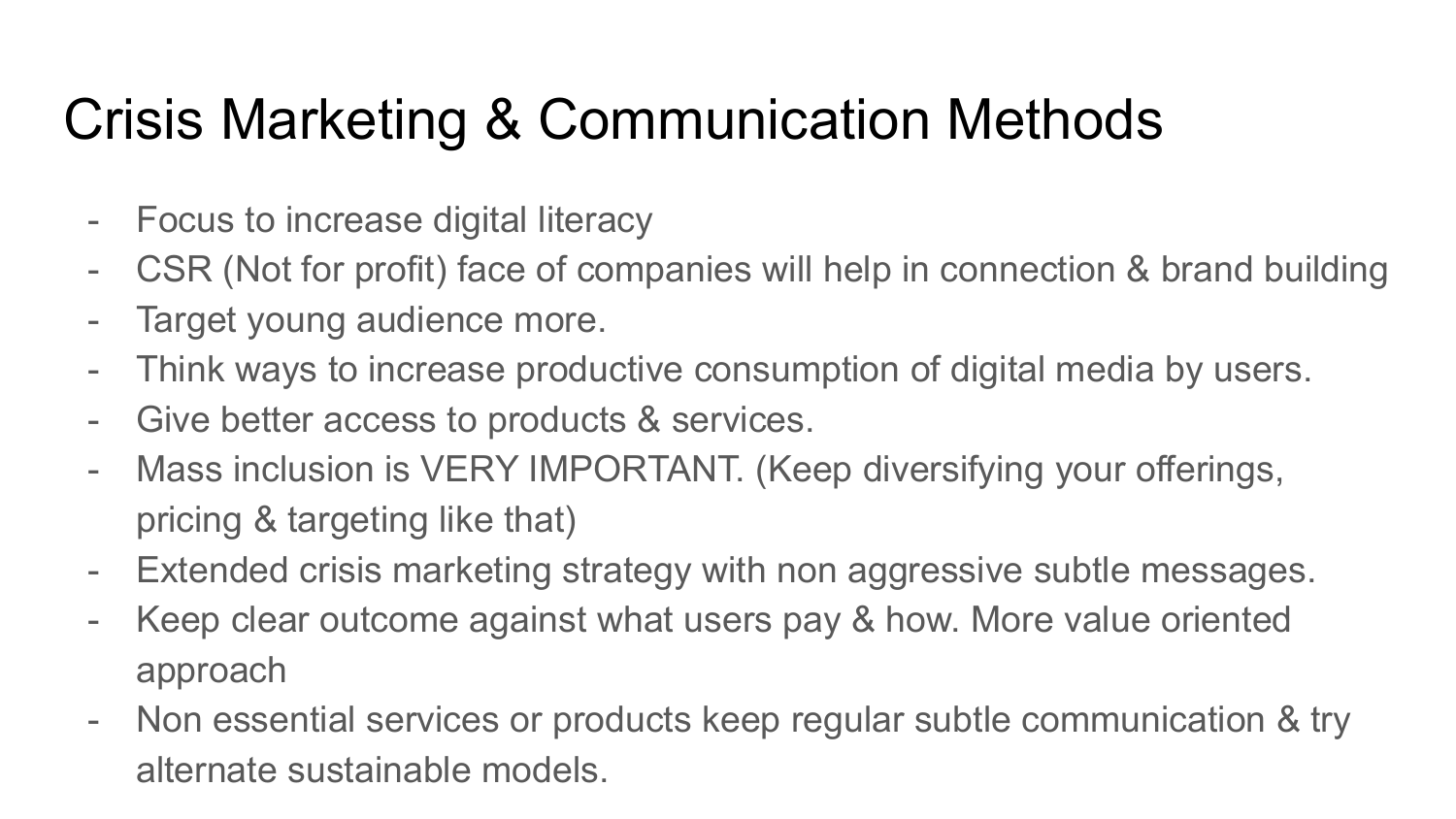### Taking Business Online - The preliminary 5 questions

- 1. Is my business eligible to take online? If yes, what to do, if no, then what?
- 2. What are the strategic aspects to take it online?
- 3. What are the technical aspects to take it online?
- 4. What is the cost involved?
- 5. I have initiated taking it online, but now what?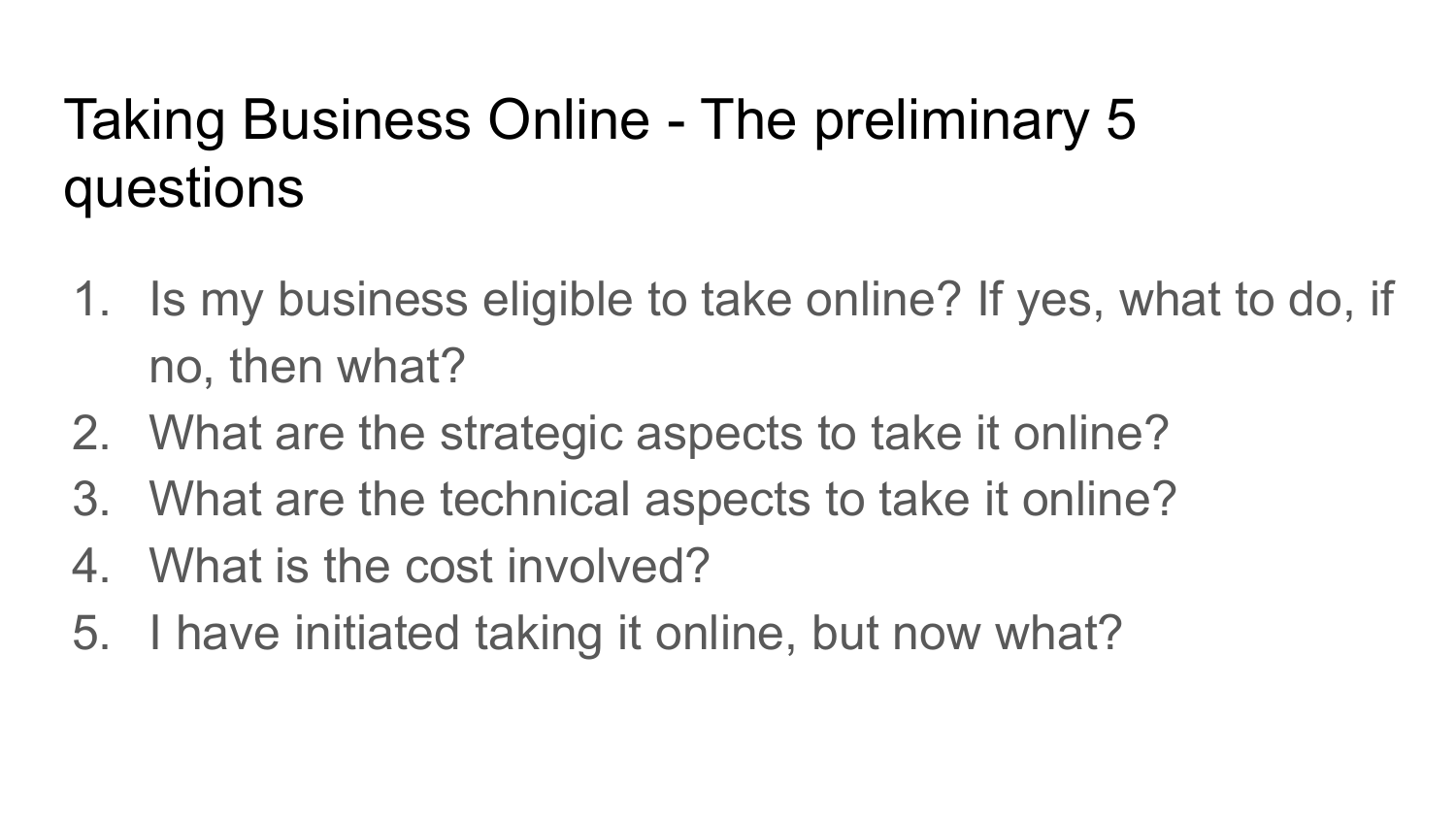The step-by-step strategic aspects. Make a 7-point blueprint for your business

- 1. Look at your touchpoints Internal (Team) & External (Vendors, Leads, Client)
- 2. Look at your communication process.
- 3. Look at your operational & admin/HR process.
- 4. Look at your accounting process.
- 5. Look at your marketing & sales process
- 6. Look at your delivery process.
- 7. Look at process optimization (maximizing productivity)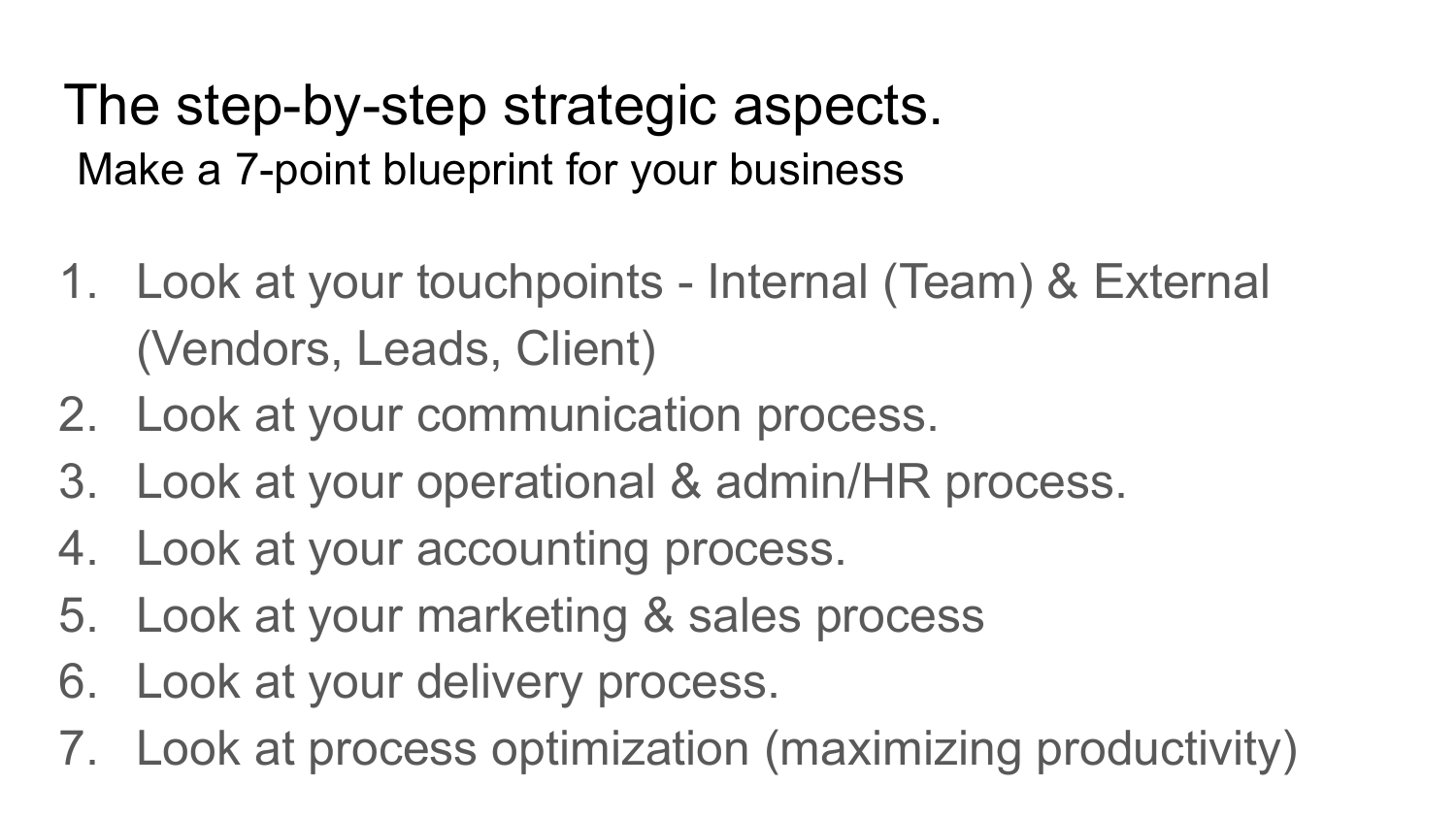#### The Technical Approach & Tools for 7-point blueprint You may or may not need all tools. A combination can work well.

- 1. G Suite For email, calendars, drive, hangout, team collaboration
- 2. Trello Easy drag & drop project or task management
- 3. Larksuite.com Team collaboration, video conference, projects, chats
- 4. Basecamp Project & team task management
- 5. WhatsApp for business or Telegram Day to day quick communication through groups
- 6. Facebook chat message automation tool, Facebook business (Team)
- 7. Hubspot CRM or drift.io or intercom or getgobot.com for lead funnel & chatbot
- 8. Zoom, anymeeting, gotomeeting, webex, Google meeting for video conference.
- 9. KickIdler.com or TimeDoctor for remote employee monitoring.
- 10. CCAvenue, PayU, PayTM, GPay, PhonePe, RazorPay
- 11. Moodle, Teachable, Udemy for LMS
- 12. Zho, quickbooks for accounting
- 13. AI based content automation tools like Articoolo, Gtranslate & more
- 14. Competitive research tools like Spyfu, Ubersuggest, Alexa and more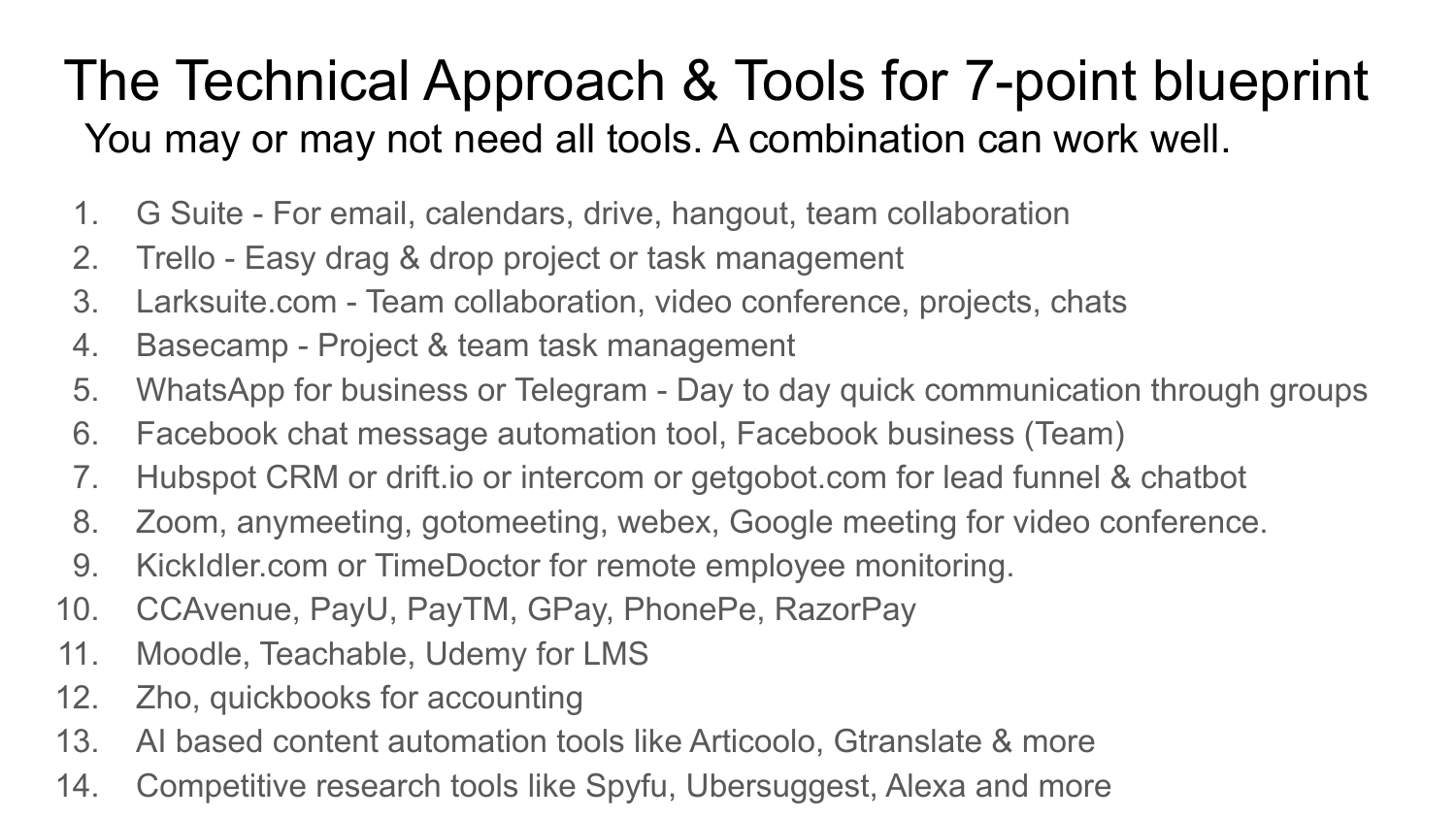# Case Examples of businesses who can or can't take it online in lockdown

- 1. An Institute has started virtual classroom with zoom & created LMS for videos
- 2. A restaurant converted it as a food collection center as well to take orders online and deliver through own/swiggy, zomato ubereats.
- 3. An automobile company started providing online games with their cars along with 360 degree photos & AR based driving experience to customers. Pre order or initial booking process or communication is made fully online.
- 4. A gym instructor/zumba trainer has taken his/her whole class live online and made membership app for recorded class videos.
- 5. A shoe store has converted it's website to ecommerce along with customized 1-1 consultation and online form to submit show size or other data.
- 6. Jewellery stores/luxury goods started online schemes & future possession/virtual possession of items.
- 7. Travel agencies can focus on VR based travel product & services, local radius based travel plan with safety precautions.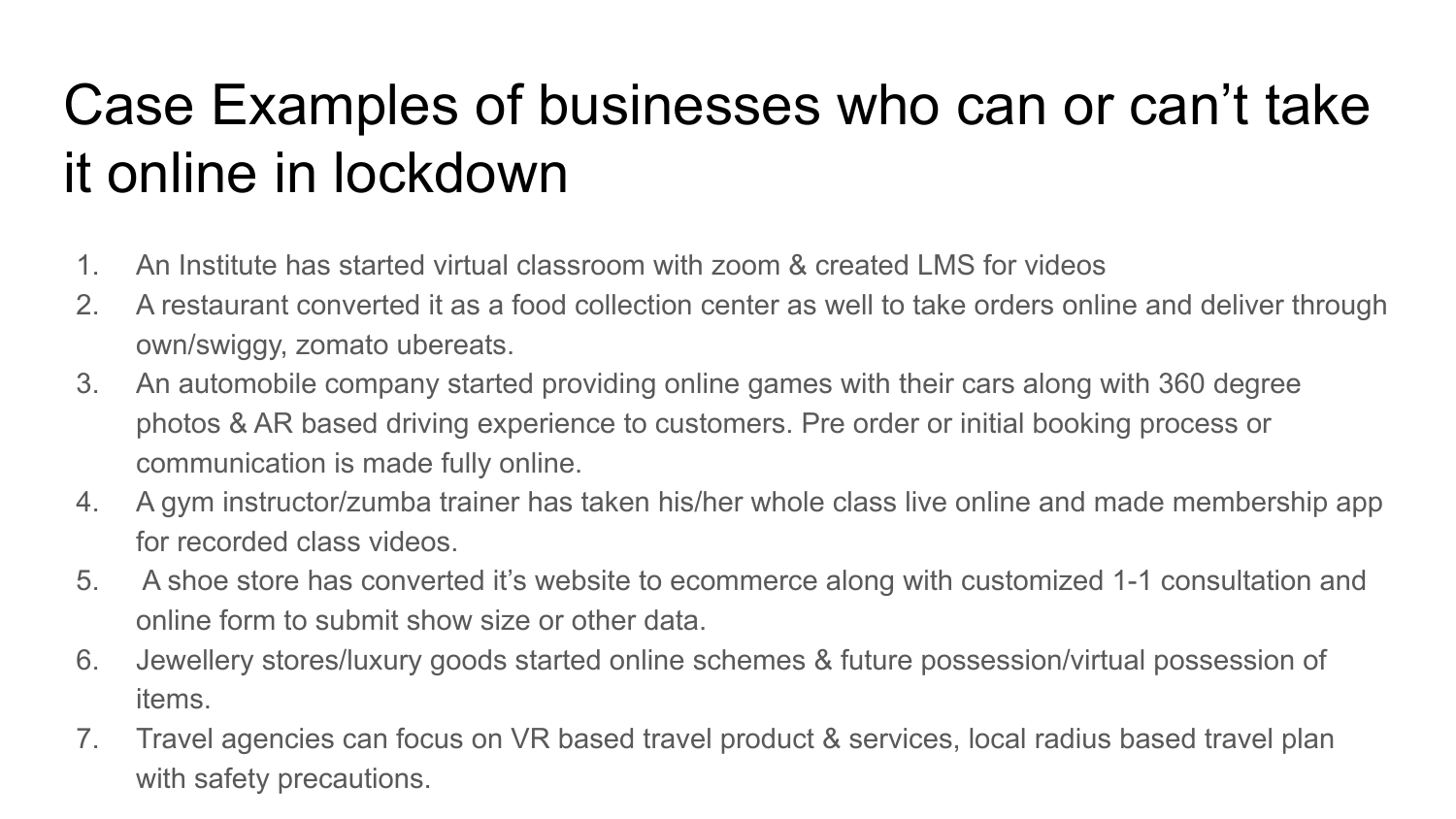#### What you can do in lockdown for your business

- 1. Focus more on long term branding rather than short term conversion.
- 2. Be empathic with the community & fine tune your brand message & tone in that line.
- 3. Try to learn new skills (Digital Marketing or Web Analytics or App Development) utilizing your time & always relate the applicable areas matching to your business.
- 4. Try to take your business online applying & experimenting with the said strategies & tools here. Try to keep both offline & online model of your business.
- 5. Do Revenue engineering. Try innovative ways how you can reach critical mass (mass inclusion) and accordingly set pricing and expand your business in new areas. Go vertically deep or horizontally expand / diversify.
- 6. Keep an omni channel presence.
- 7. Educate, Excite, Engage (The E3 formula) to apply & 4E formula of Putting your 100% Energy, Energize others, Execute well & show Empathy. That's the key of success in all odds.